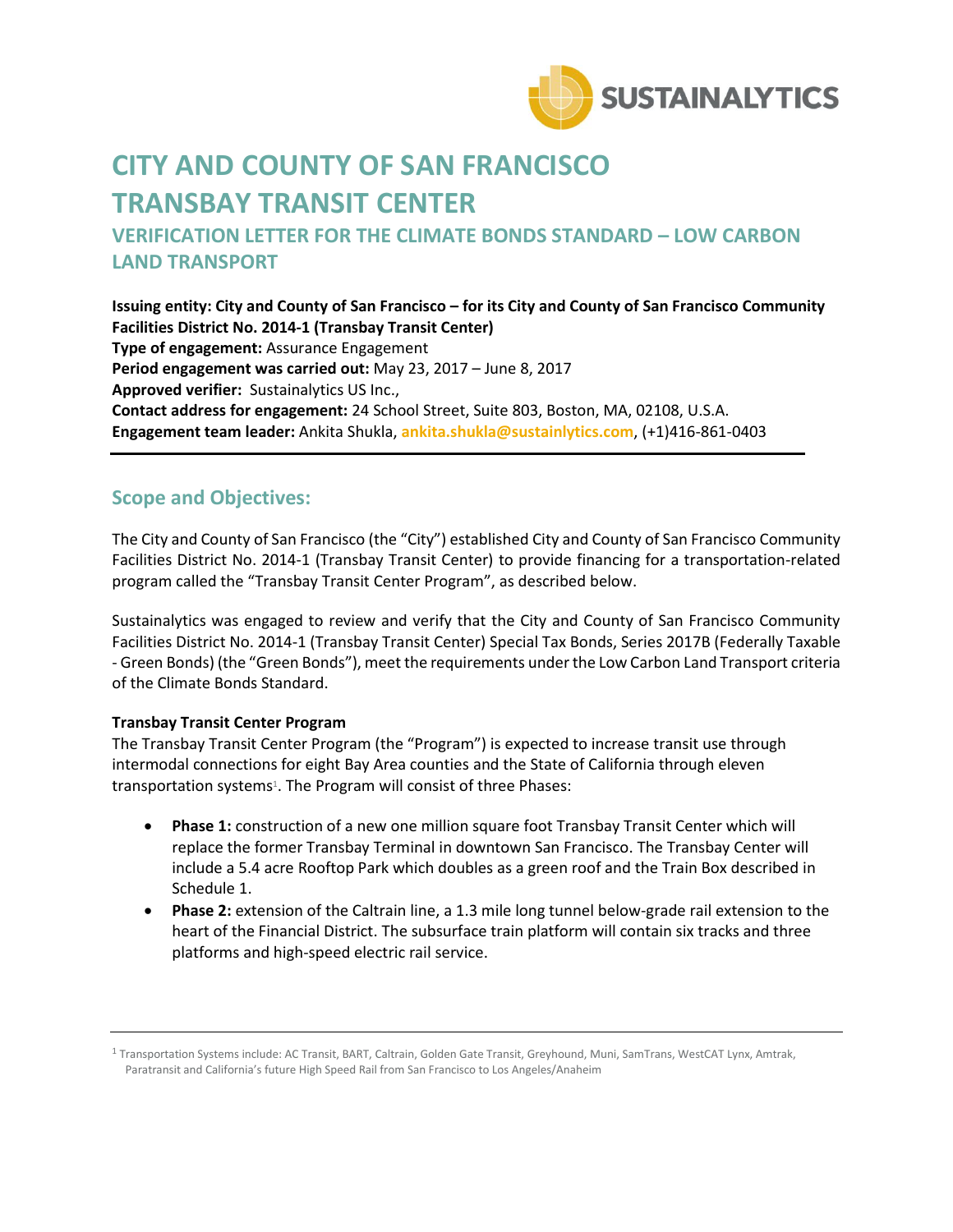**Phase 3:** redevelopment of the area surrounding the Transbay Transit Center with six acres of new public parks and 4400 units of new housing, 28% of which are permanently affordable.

Proceeds from the Green Bonds will be used to fund Phase 1 of the Transbay Transit Center Facilities, which include the Train Box and Rooftop Park (these are referred to herein as the "Nominated Projects"). See Schedule 1 for a detailed overview of current Nominated Projects.

### **Climate Bonds Standard Criteria:**

Climate Bonds Standards Version 2.1

- Low Carbon Land Transport Criteria
	- o Public passenger transport

#### **Issuing Entity's Responsibility**

The City was responsible for providing information and documents relating to:

- The details concerning the selection process for the Nominated Projects;
- The details of the Nominated Projects;
- The management systems for internal processes and controls for Nominated Projects, including: tracking of proceeds, managing unallocated proceeds and earmarking funds to Nominated Projects;
- The details of commitments for reporting prior to issuance, including: investment areas, management of unallocated proceeds and frequency of periodic Assurance Engagements.

The City is not responsible for determining the compliance of the Green Bonds with the Climate Bonds Standard.

#### **Independence and Quality Control**

Sustainalytics, a leading provider of ESG and corporate governance research and ratings to investors, conducted the verification of the Green Bonds, issued to finance Nominated Projects, including the Train Box and Rooftop Park. Sustainalytics provided an independent opinion on the conformance of the Green Bonds with the Low Carbon Land Transport criteria of the Climate Bonds Standard. Sustainalytics makes all efforts to ensure the highest quality and rigor during its assessment process and enlisted its Sustainability Bonds Review Committee to provide oversight over the assessment of the Green Bonds.

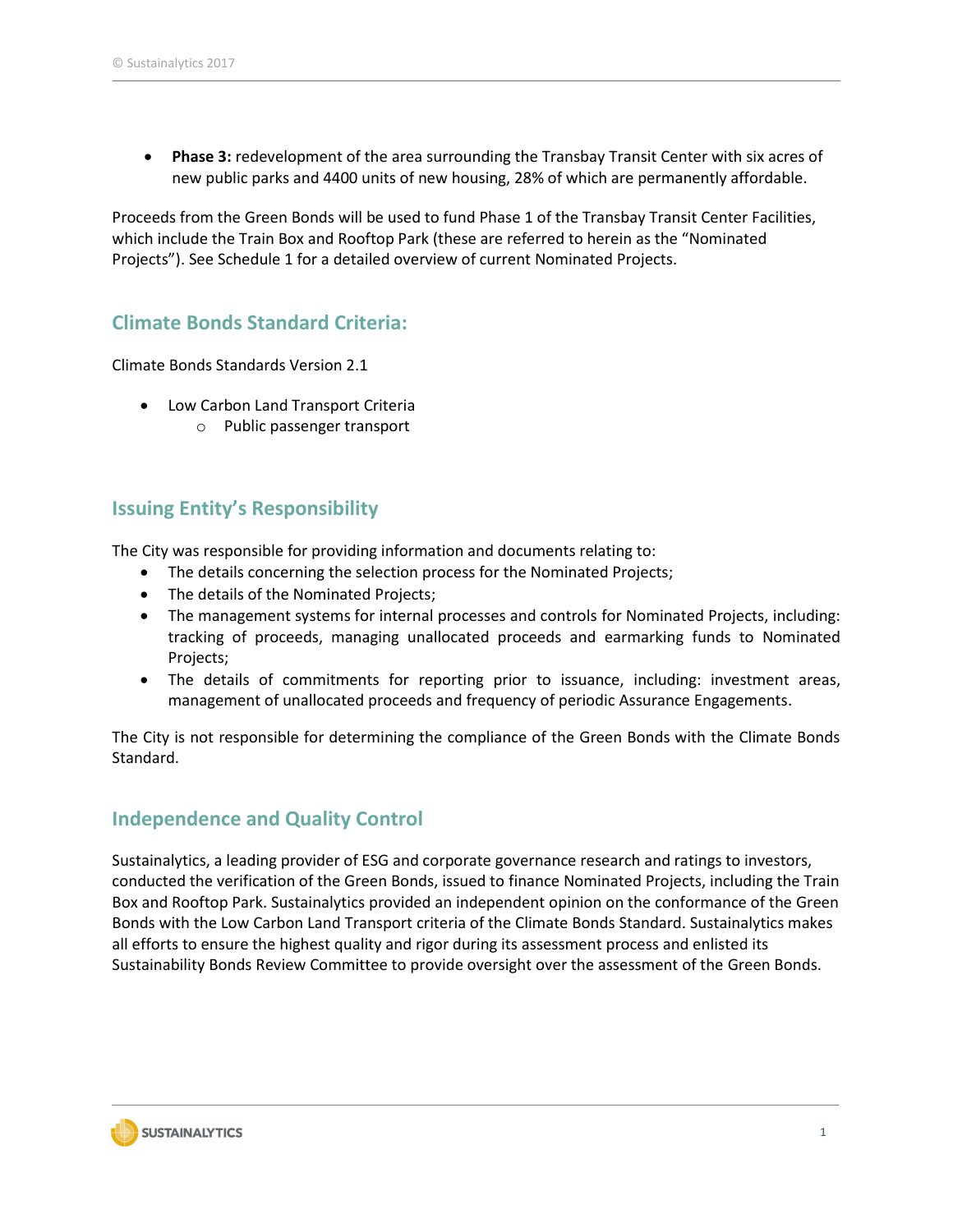## **Verifier's Responsibility**

The work undertaken as part of this engagement included review of relevant documentation to confirm the Green Bonds' conformance with the Climate Bonds Certification Pre-Issuance Requirements, which include:

- Climate Bonds Standard Version 2.1;
- Technical Criteria on Low Carbon Land Transport;
- Internal Processes & Controls requirements;
- Reporting Prior to Issuance requirements.

### **Basis of the Opinion**

Sustainalytics conducted the verification in accordance with the Climate Bond Standard Version 2.1 and with International Standard on Assurance Engagements 3000 – Assurance Engagements other than Audits or Reviews of Historical Information.

Sustainalytics planned and performed the verification by obtaining evidence and other information and explanations that Sustainalytics considers necessary to give reasonable assurance that the Green Bonds meet the requirements of the Climate Bond Standard. Upon reviewing evidence and other information, Sustainalytics is of the opinion that the proposed uses of proceeds of the Green Bonds will comply with Climate Bond Standard requirements.

Sustainalytics has relied on the information and the facts presented by the City. Sustainalytics is not responsible for any aspect of the Nominated Projects referred to in this opinion and cannot be held liable if estimates, findings, opinions, or conclusions are incorrect. Thus, Sustainalytics shall not be held liable if any of the information or data provided by Transbay CFD's management and used as a basis for this assessment were not correct or complete.

### **Opinion**

Based on the limited assurance procedures conducted, nothing has come to Sustainalytics' attention that causes us to believe that, in all material respects, the Green Bonds, issued to finance Transbay Transit Center Facilities, is not in conformance with the Climate Bonds Standard Version 2.1 Pre-Issuance Requirements including Part B Eligible Projects.

Sustainalytics is of the opinion that the new Transbay Transit Center with its green building features, will make public transit a sustainable option to decrease congestion and pollution in the Bay Area. Proceeds approved under the Low Carbon Transport criteria of the Climate Bonds Standard will be used to fund the Transbay Transit Center Facilities which are crucial elements of the broader investments to upgrade and electrify the transportation system in the Bay Area.

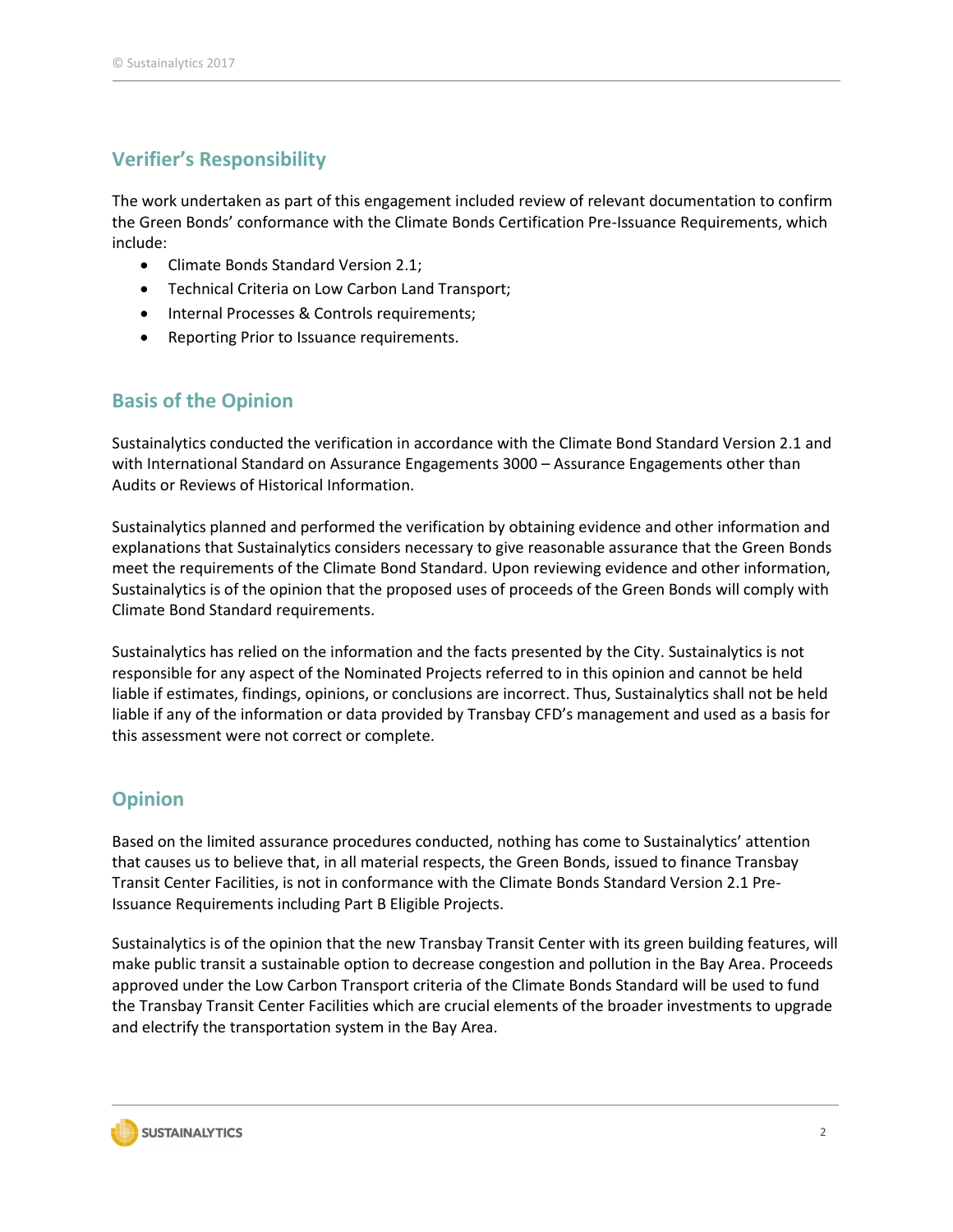Additionally, Sustainalytics believes that the modernisation and electrification of San Francisco's rail system is in alignment with the Low Carbon Transport criteria of the Climate Bonds Standard and encourages financiers in the region to align with the Standards should they issue bonds.

Ankita Shukla June 8, 2017 215 Spadina Ave, Suite 300, Toronto ON M5T 2C7, Canada

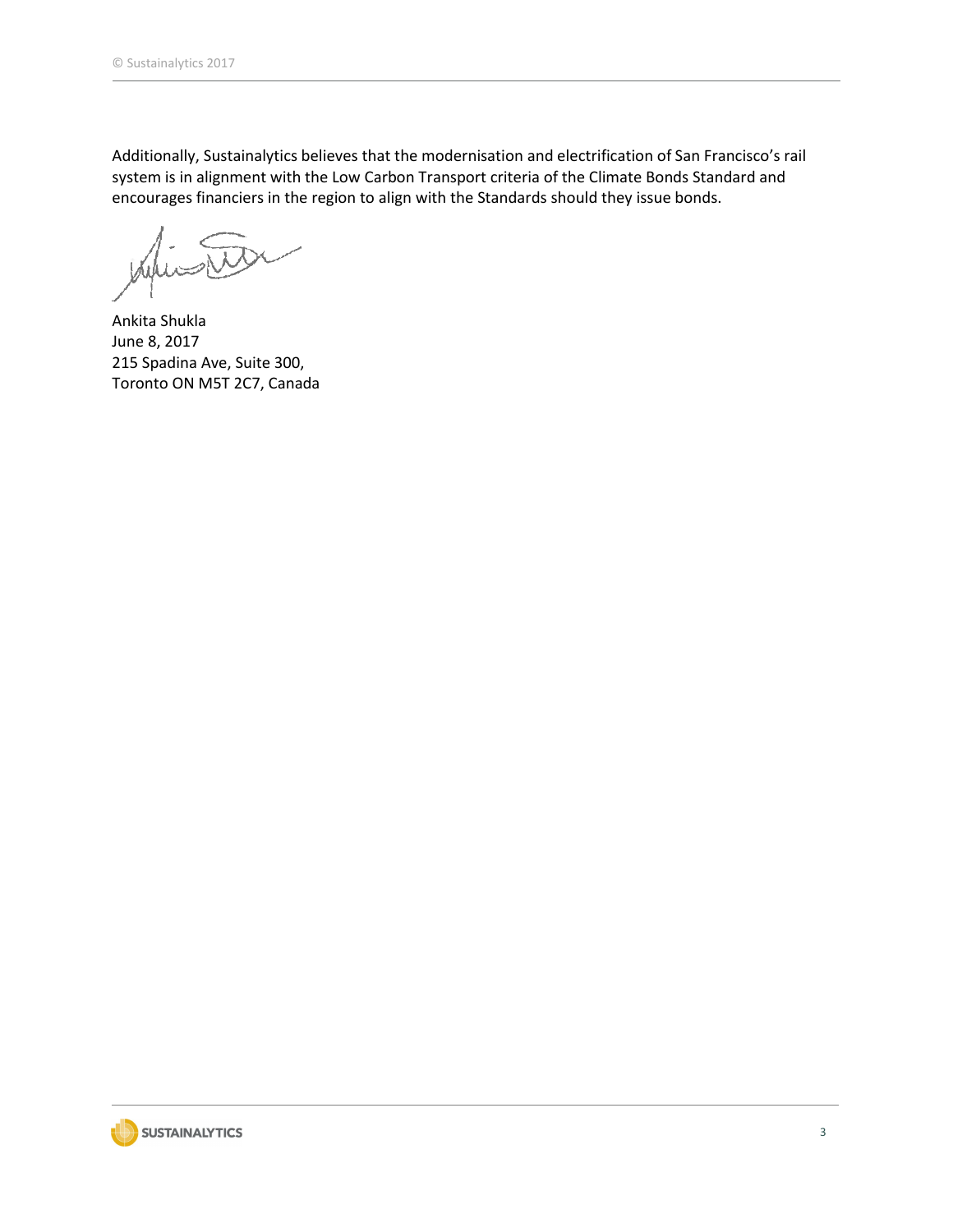

### **Schedule 1: Detailed Overview of Current Nominated Projects / Transbay Transit Center Facilities**

Details of current eligible Nominated Projects are provided below:

#### **Train Box**

The Train Box is part of the Downtown Rail Extension that will extend the Caltrain rail tracks from 4th & King Streets to the Transbay Transit Center, a facility projected to achieve LEED Gold certification due to its sustainable design features. The Train Box, 1500-foot long x 190-foot wide x 60-foot deep, is the core-and-shell of the two below-grade levels of the Transbay Transit Center. The bottom level is the Train Station Platform. It will have three passenger platforms that will accommodate six train tracks for Caltrain and California High Speed Rail. The Lower Concourse is one level below grade and will serve as the passenger connection between the Transit Center ground floor and Train Station Platform. Space will be provided in the concourse for retail, ticketing and bike storage. Train Box construction includes a cement-soil mix shoring wall and excavation, temporary internal bracing, an underground drilled shaft buttress for an adjacent property, underground geothermal loops and piping, micropile tie-downs, structural steel columns and beams, concrete box walls, concrete slabs (mat and grade) for the rail/passenger/street levels, and waterproofing. Construction of temporary traffic bridges and a construction trestle is also included.

#### **Rooftop Park**

The Transbay Transit Center's roof will be a 5.4-acre park. The 1,400-foot long elevated park will double as a "green roof" for the Transit Center, one of many environmentally-friendly building features. A landscaped "green roof," also known as a "vegetative" or "living" roof, offers significant environmental benefits. It will shade much of the ground-level sidewalk when the sun is strongest and provide biological habitat for flora and fauna and public open space for transit passengers, neighborhood residents, and employees. It also acts as insulation for interior spaces, moderating heat build-up in warm weather and retaining heat during cooler weather. Unlike asphalt paving or dark colored roofing surfaces, planting on the green roof cools the surrounding environment and improves air quality by acting as a carbon sink. As a biological organism itself, the park will help to capture and filter the exhaust in the area and help to improve the air quality of the neighborhood.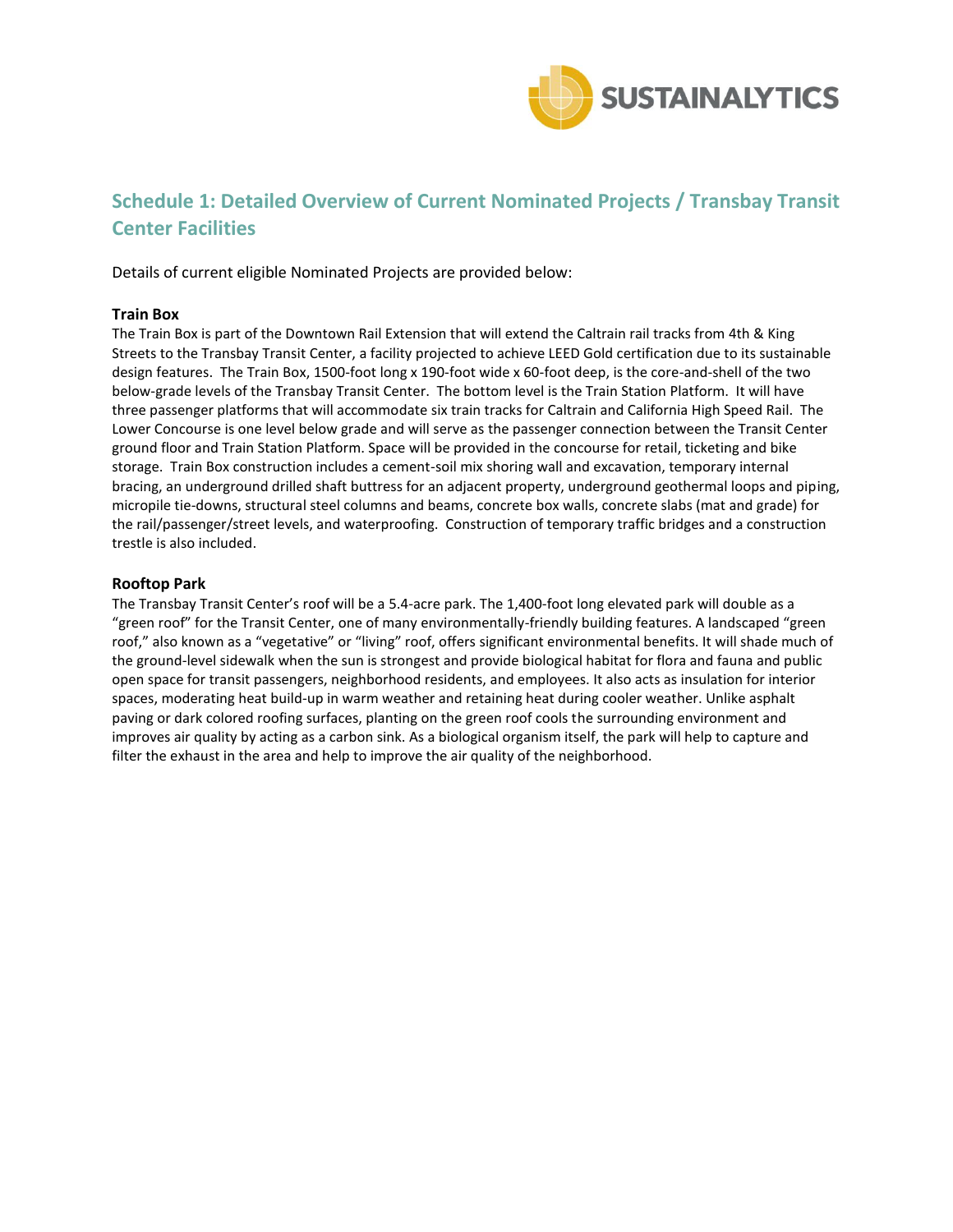

# **Schedule 2A: Criteria of the Climate Bonds Certification Pre-Issuance Requirements**

| Selection of Nominated<br>Projects and Assets: | 1.1 Statement on the environmental objectives of the bond and<br>process to determine whether the Nominated Projects & Assets<br>meet the eligibility requirements |
|------------------------------------------------|--------------------------------------------------------------------------------------------------------------------------------------------------------------------|
|                                                | 1.2 Confirmation that Nominated Projects and Assets meet the<br>Climate Bonds criteria                                                                             |
|                                                | 1.3 Document a list of Nominated Projects and Assets                                                                                                               |
|                                                | 1.4 Confirmation that Nominated Projects and Assets will not be<br>nominated to other Climate Bonds                                                                |
|                                                | 1.5 Confirmation that Net Proceeds of the Green Bond shall not be<br>greater than the value of the Nominated Projects and Assets                                   |
| <b>Internal Processes and</b>                  | 2.1.1 Tracking of proceeds                                                                                                                                         |
| Controls                                       | 2.1.2 Managing of unallocated proceeds                                                                                                                             |
|                                                | 2.1.3 Earmarking funds to Nominated Projects and Assets                                                                                                            |
| Reporting Prior to Issuance                    | 3.1.1 Investment area of Nominated Projects and Assets                                                                                                             |
|                                                | 3.1.2 Intended types of temporary investments for the management of<br>unallocated proceeds                                                                        |
|                                                | 3.1.3 Approach of Verifier                                                                                                                                         |
|                                                | 3.1.4 Whether periodic Assurance Engagement will be undertaken,<br>and the expected frequency of any periodic Assurance Engagements                                |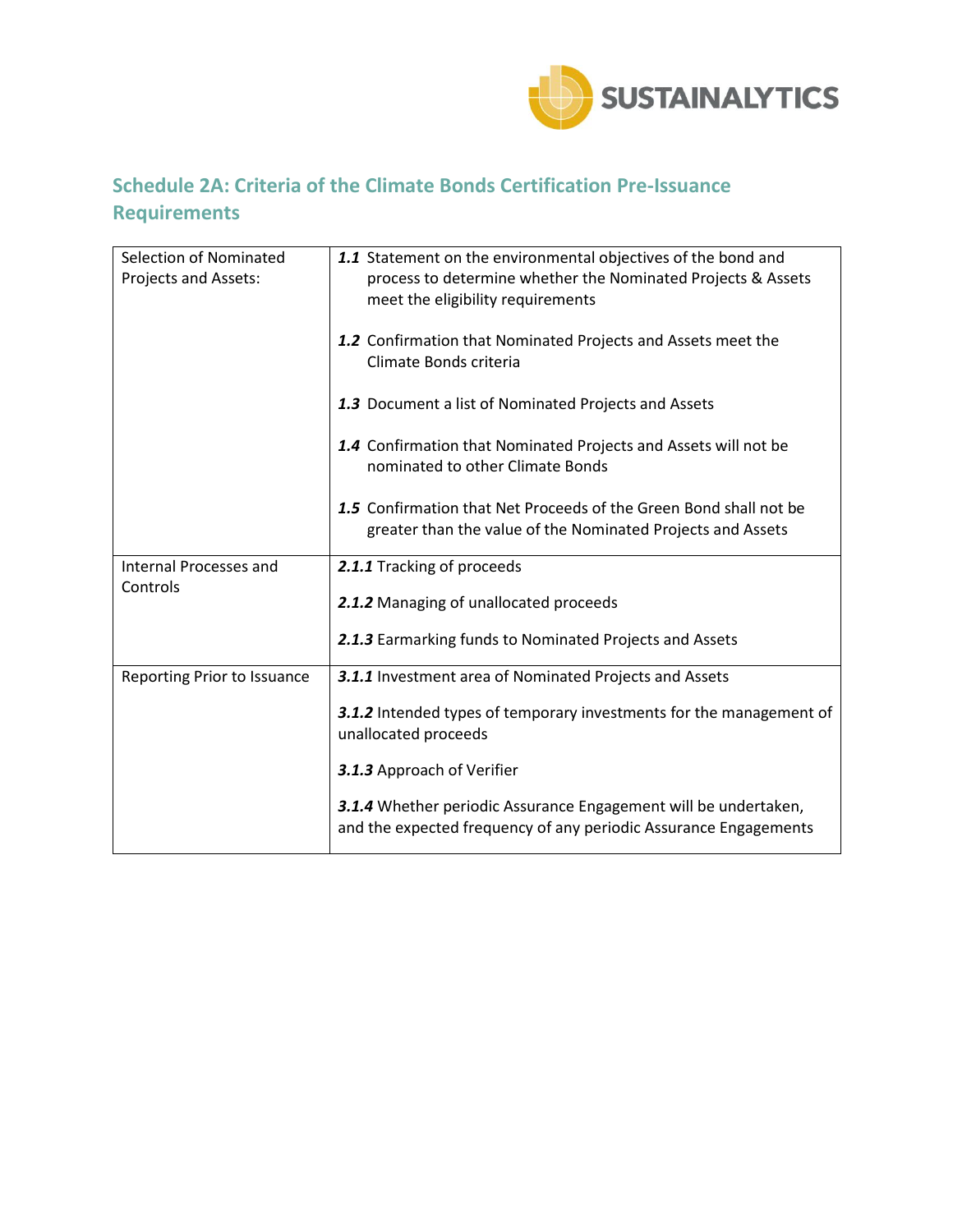| <b>Procedure Performed</b>                                                                       | <b>Factual Findings</b>                                                                                                                                                                                            | <b>Error</b> or<br><b>Exceptions</b><br><b>Identified</b> |
|--------------------------------------------------------------------------------------------------|--------------------------------------------------------------------------------------------------------------------------------------------------------------------------------------------------------------------|-----------------------------------------------------------|
| Verification of requirements<br>specified under Selection of<br>Nominated Projects and<br>Assets | 1.1 The objective of the Green Bond is to finance the<br>Transbay Transit Center Facilities.                                                                                                                       | None                                                      |
|                                                                                                  | 1.2 The Nominated Projects meet the Low Carbon Land<br>Transport criteria of the Climate Bond Standard.                                                                                                            |                                                           |
|                                                                                                  | 1.3 Current Nominated Projects may include:<br><b>Train Box</b><br>Rooftop Park                                                                                                                                    |                                                           |
|                                                                                                  | The City may identify additional projects to be<br>included under the Transbay Transit Center Program.                                                                                                             |                                                           |
|                                                                                                  | 1.4 The City's management confirms that the projects<br>shall not be nominated to other Climate Bonds.                                                                                                             |                                                           |
|                                                                                                  | 1.5 The City's management confirms that the net<br>proceeds of the Green Bond shall not be greater<br>than the value of the projects.                                                                              |                                                           |
| Verification of requirements<br>specified under Internal<br><b>Processes and Controls</b>        | 2.1.1 The City's management confirms that proceeds will<br>be segregated and tracked in a systematic manner<br>and will be exclusively used to finance Nominated<br>Projects.                                      | None                                                      |
|                                                                                                  | Bond proceeds will be deposited into an<br>Improvement Fund and an Allocated Bond Proceeds<br>Account. Disbursements from these accounts will be<br>tracked and managed by the Fiscal Agent.                       |                                                           |
|                                                                                                  | Upon the completion of the projects, any unused<br>funds will be used towards Debt Service payments<br>on the Climate Bonds.                                                                                       |                                                           |
|                                                                                                  | 2.1.2 The City's management confirms that the balance<br>of unallocated proceeds will be held in temporary<br>investment instruments that are cash, or cash<br>equivalent instruments, within a Treasury function. |                                                           |

# **Schedule 2B: Conformance to the Climate Bonds Standard**

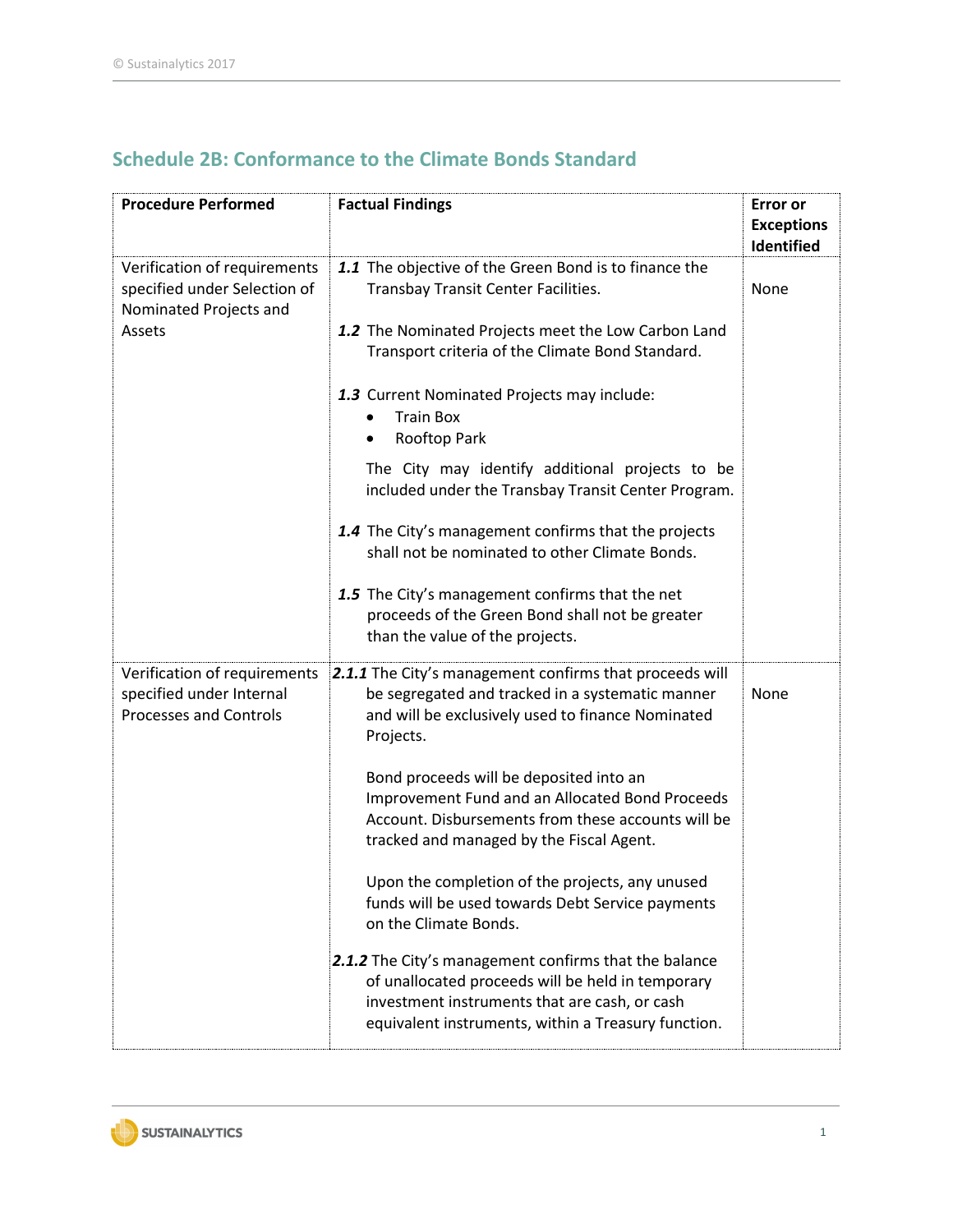|                                                                                | 2.1.3 The City's management has confirmed that the<br>proceeds from the bond will be earmarked until<br>designated to the Nominated Projects.                                                                                                                                                           |      |
|--------------------------------------------------------------------------------|---------------------------------------------------------------------------------------------------------------------------------------------------------------------------------------------------------------------------------------------------------------------------------------------------------|------|
| Verification of requirements<br>specified under Reporting<br>Prior to Issuance | 3.1.1 The City's management confirms that the proceeds<br>of the transaction will primarily be used to<br>develop the Transbay Transit Center Facilities.<br>Current eligible projects include the Train Box and<br>Rooftop Park.                                                                       | None |
|                                                                                | <b>3.1.2</b> The Fiscal Agent Agreement discloses the intended<br>types of temporary investments for the<br>management of unallocated proceeds.                                                                                                                                                         |      |
|                                                                                | <b>3.1.3</b> The Bond Disclosure Documentation discloses that<br>an approved third party verifier has been engaged<br>to confirm the Green Bond's conformance with<br>pre-issuance requirements of the Low Carbon<br>Land Transport criteria of the Climate Bonds<br>Standard.                          |      |
|                                                                                | <b>3.1.4</b> The Bond Disclosure Documentation discloses that<br>an approved third party verifier will conduct post-<br>issuance assurance exercise within a year's time<br>to reaffirm conformance of the Green Bonds with<br>the Low Carbon Land Transport criteria of the<br>Climate Bonds Standard. |      |

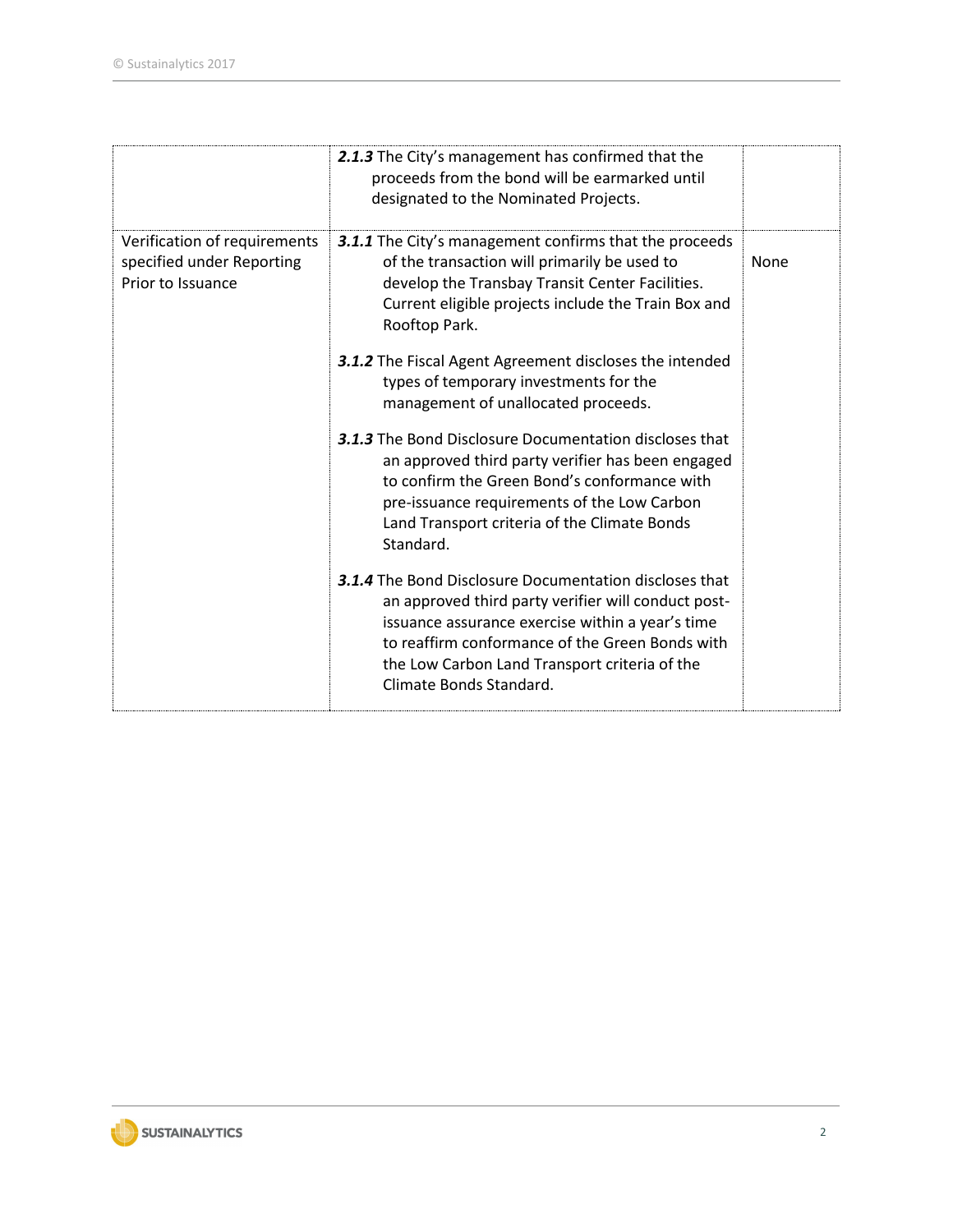#### **Disclaimer**

*All rights reserved. No part of this verification letter may be reproduced, transmitted or published in any form or by any means without the prior written permission of Sustainalytics.* 

*This verification letter is for information purposes only and Sustainalytics will not accept any form of liability for the substance of the opinion and/or any liability for damage arising from the use of this verification letter and/or the information provided in it.* 

*As the verification letter is based on information made available by the client, Sustainalytics does not warrant that the information presented in this verification letter is complete, accurate or up to date.* 

*Nothing contained in this verification letter shall be construed as to make a representation or warranty, express or implied, regarding the advisability to invest in or include companies in investable universes and/or portfolios. Furthermore, this verification letter shall in no event be interpreted and construed as an assessment of the economic performance and credit worthiness of the Green Bonds. The issuance and the outcome of the Green Bond is outside the scope of this engagement.* 

*The client is fully responsible for ensuring its commitments` compliance, implementation and monitoring.*